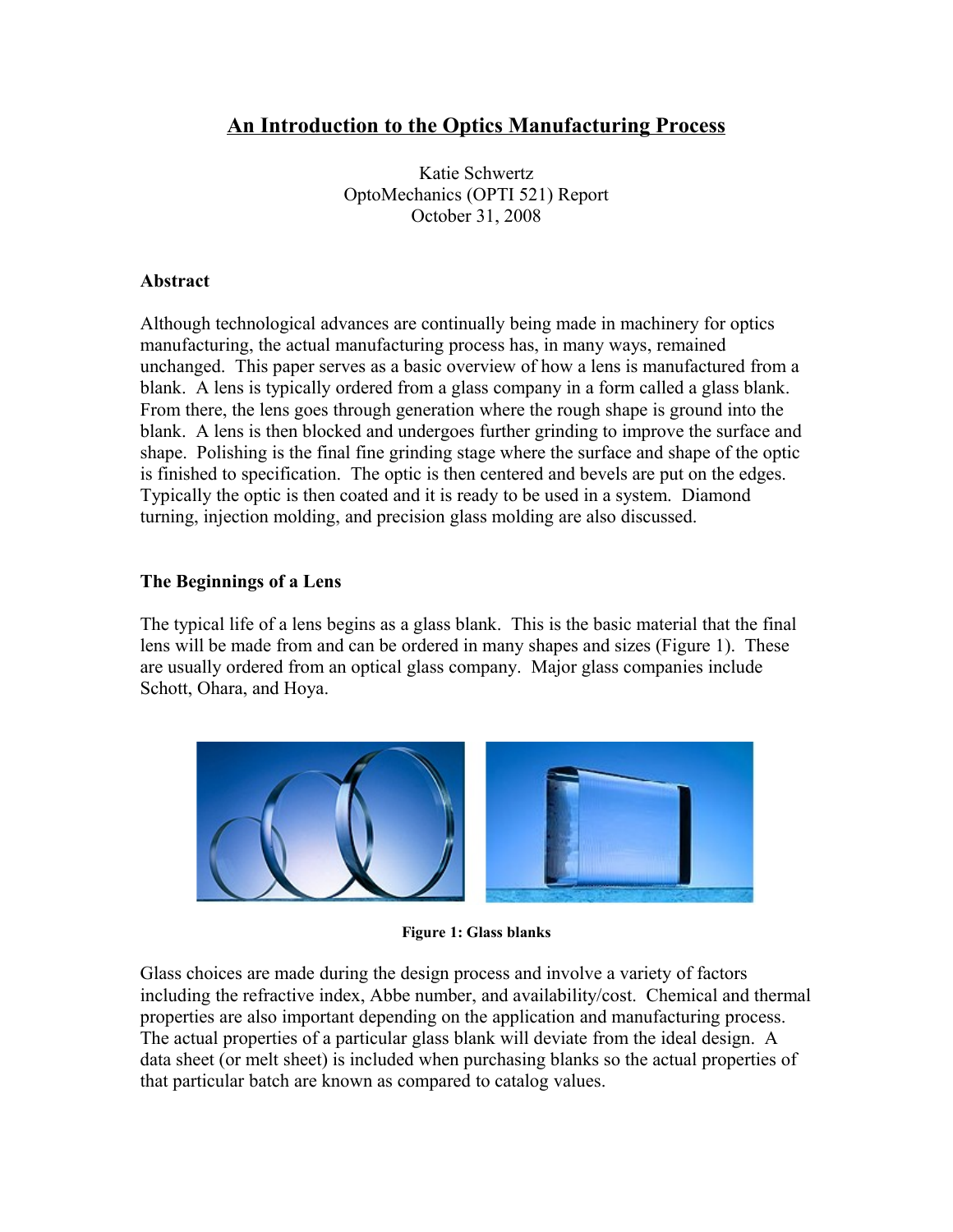#### **Generation**

The first step in the lens manufacturing process is generation. This process will 'generate' the shape of the lens into the blank, getting close to its final shape, size, and curvature. Although an outdated process, one generation technique that is still used today is loose abrasive grinding. This involves using various grit sizes mixed with water (this mixture is called a slurry) to remove glass. The larger the grit size, the more glass is removed, resulting in a faster removal rate. However, a rougher surface will be produced. Therefore, generating begins with large grit sizes of up to 100-200µm and moves to grits as small as 5-10µm.

A more modern method allows you to program a removal function into a computer controlled tool that has diamond cutting edges [\(Figure 2\)](#page-1-0). This process has a much faster removal rate and once a template is programmed, it can be used for multiple runs. A limitation to this method is that the generating tool must have a larger diameter than the radius of the optic being generated.



**Figure 2: Generation tool**

<span id="page-1-0"></span>Unfortunately, both methods result in surface damage to the optic. Further grinding and polishing is then needed to smooth the surface to its final form.

# **Blocking and Grinding**

Before the lens undergoes further grinding, the lens must be blocked, or mounted, to begin the process. Blocking involves mounting lenses onto a convex or concave surface (inverse of the tool being used) with pitch or wax. A lens can be blocked individually (Figure 3a), but more often, many lenses with the same radii are mounted on one surface for high production (Figure 3b).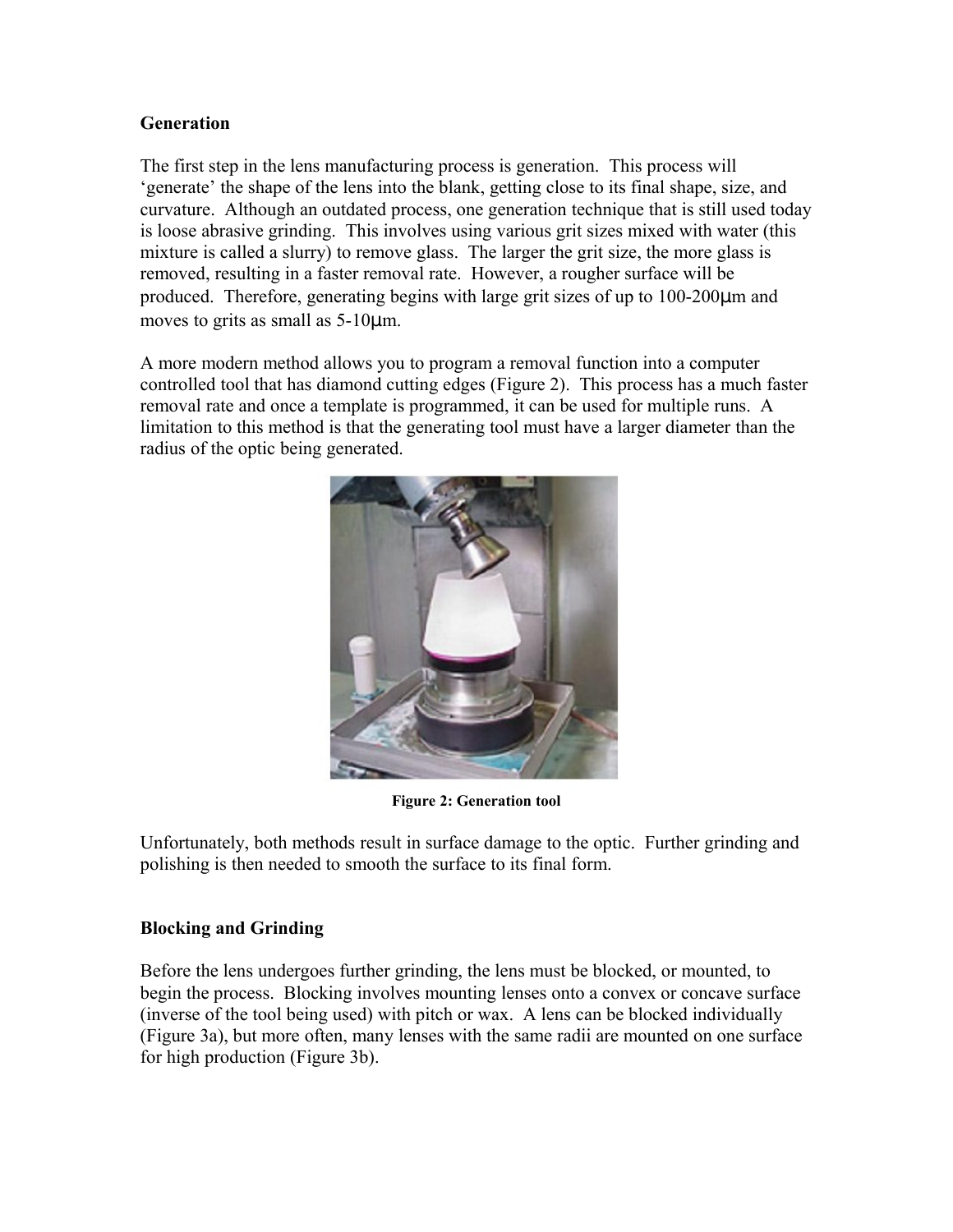

 **(a) Single optic and slurry (b) Multiple optics on one tool**

Loose abrasive grinding uses inverse spheres of the same radii ground together so that the hills and valleys on the optics will wear away to produce a true sphere. Slurry flows in between the blocked parts and the spherical tool to keep the parts cool and wash away debris created during the grinding process.

# **Polishing**

After the lens is generated and fine ground, it undergoes polishing. Depending on how precise the generation is, the lens may go through several stages of polishing. Whereas the grinding process mechanically removes material by breaking off small pieces of glass, the polishing process is both mechanical and chemical. In this stage, the final figure is put into the lens, including its radius of curvature and center thickness. There are a variety of methods and materials available for polishing, the most conventional of which is pitch polishing.

Pitch is a unique, and very useful, compound which can be found naturally or made synthetically. It is usually a dark color and is viscoelastic at room temperature. For polishing, a mixture of wood tar pitch and colophonium (a type of resin) is used. Pitch is adhered to a polishing tool which is the inverse of the radius of optic being polishing. The tool with the pitch will be placed on the optic and rubbed together, much like the grinding process. As the polishing process continues, the pitch will slowly conform to the shape of the optic so that the surface of the optic is smoothed out, but its overall radius is not changed. To aid in removing debris, grooves are cut along the pitch to allow slurry to flow more readily between the tool and the optic. A hole is also cut in the pitch at the center of the tool since pitch will flow toward the edges and center of the tool during polishing.

For higher production parts, high speed CNC (Computer Numerical Control) machines can also be used. This process involves using synthetic pads and a variety of cerium oxide based polishing compounds [\(Figure 4\)](#page-3-0). The pads have relatively high hardness and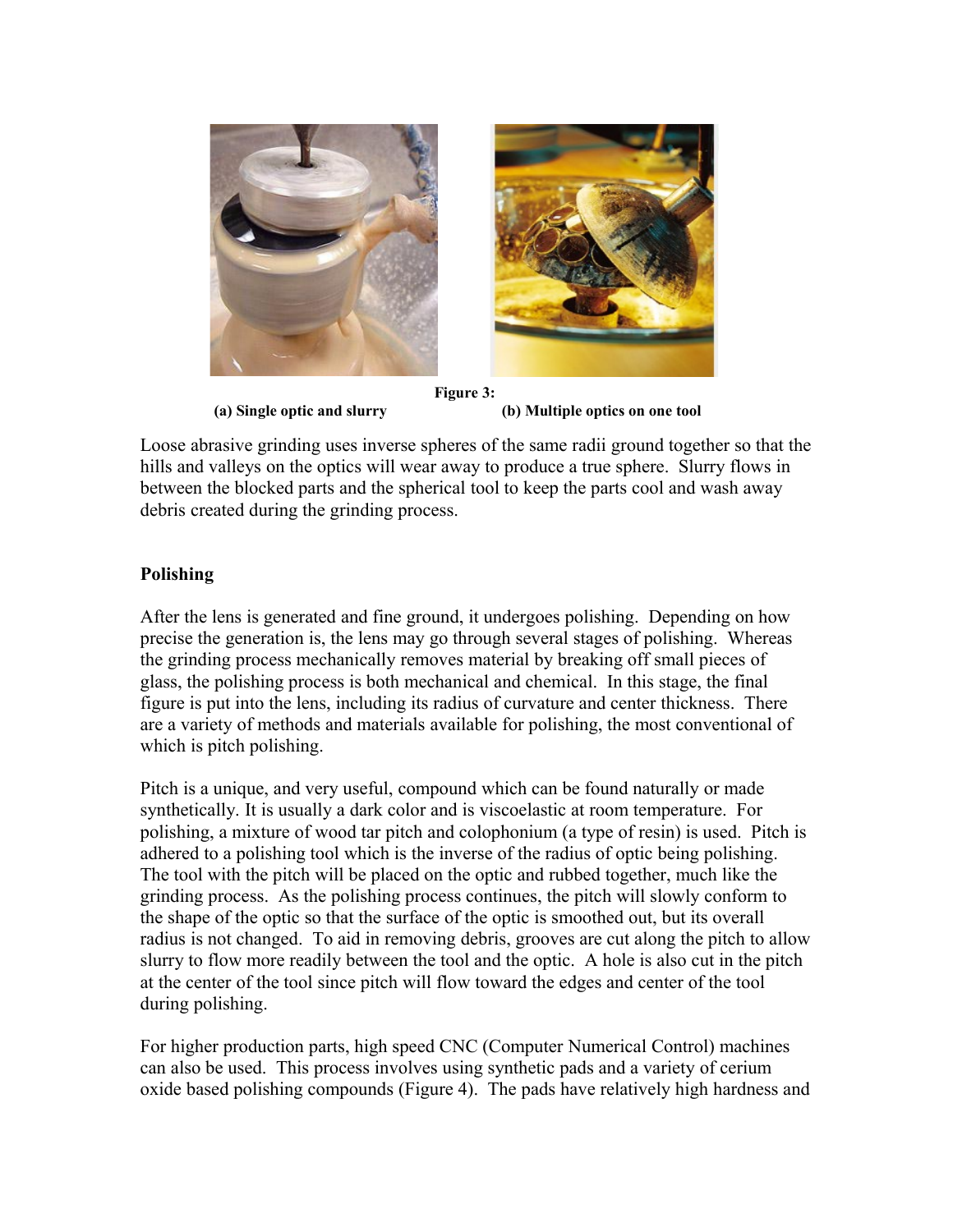will keep their shape for long periods of time. Unlike pitch, however, the pads will not conform to the optic which is why this polishing tool must be precisely controlled.



**Figure 4: CNC Polishing Machine with synthetic pads**

<span id="page-3-0"></span>A more recent polishing technology is Magneto Rheological Figuring (MRF). This polishing process also has a removal function programmed into a computer, but the slurry used contains microscopic magnetic and diamond particles. The slurry runs over a belt on a spinning wheel and the lens is lowered into the slurry from above [\(Figure 5\)](#page-3-1). The computer can control the hardness of the slurry by applying a magnet beneath the spinning belt. This effectively allows you to combine many polishing processes into one since you can make your polishing compound harder and softer just by altering the strength of the magnet. Although very precise, MRF is expensive for regular optics since the slurry must be changed every few weeks with regular use. However, it is very cost effective when optics must be polished to  $\lambda/10$  or  $\lambda/20$  surface finish.



<span id="page-3-1"></span>**Figure 5: Schematic of an MRF Machine**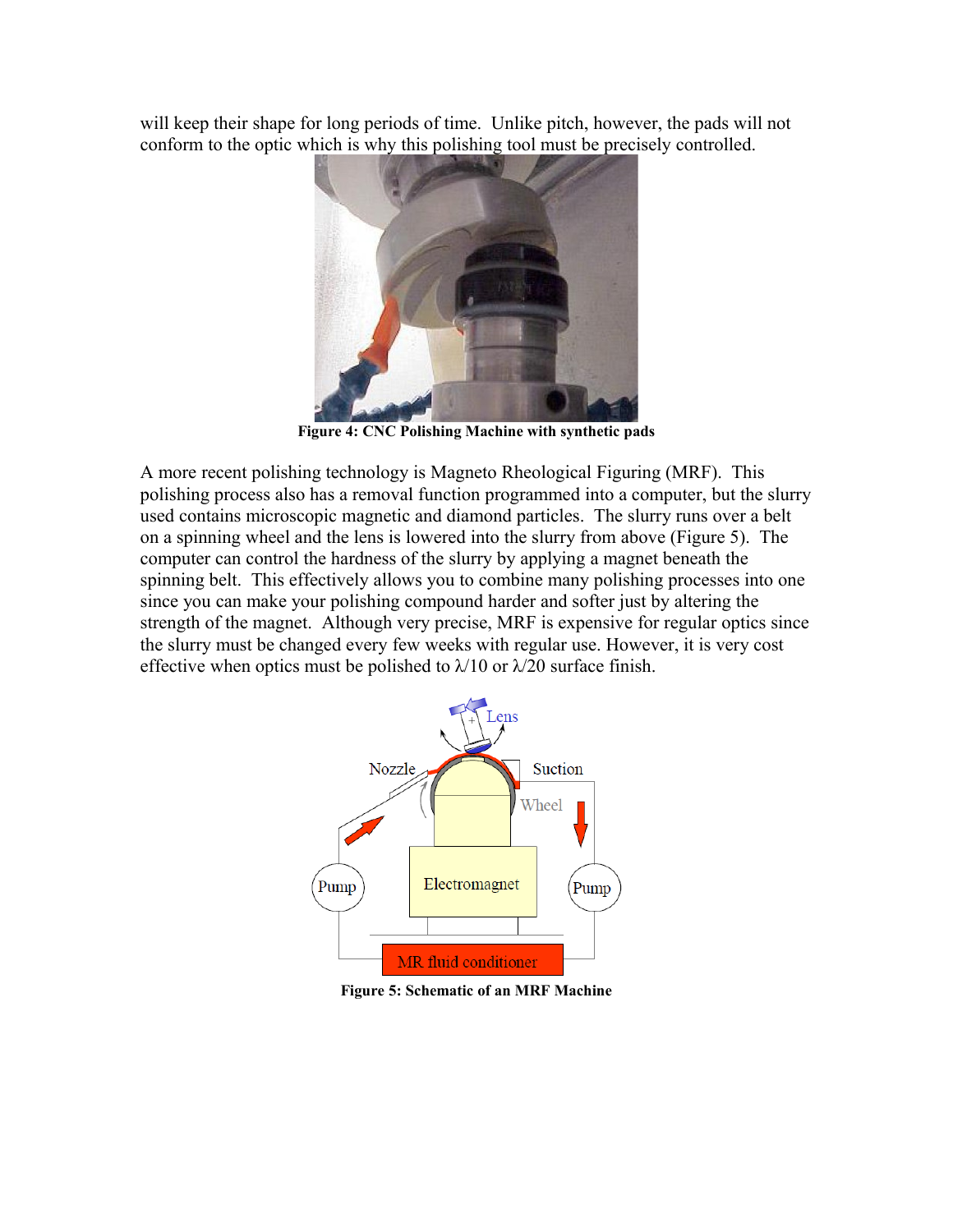# **Centering and Edging**

Before centering begins, the polished surfaces are first inspected. Surface accuracy is checked by using test plates or an interferometer and the optic is inspected for surface defects such as scratches, digs, and sleeks. If the optic does not meet its specifications, it is returned to polishing.

A lens has both a mechanical axis, defined by the outer edges of the lens, and an optical axis, defined by the center of curvatures of each surface of the lens. The process of centering attempts to make the optical axis co-linear with the mechanical axis. Plano surfaces do not need to be centered. Small centering errors can have large effects on an image since the optics will be assembled according to their mechanical axes and the errors will multiply.

Lenses can be centered both optically and mechanically. The mechanical method uses bell chucks and can be both a manual and/or automated process. The lens is placed between two precision aligned chucks and it will slide to the point where there is even edge thickness. This self centering process automatically lines up the mechanical and optical axes and the edges can be beveled and cut while spinning in the chucks. [Figure 6](#page-4-0) shows a lens that has been placed in aligned chucks and will slide to the left as it self centers.



<span id="page-4-0"></span>**Figure 6: Mechanical Centering**

Using the optical method, the lens is mounted on a mandrel, or spindle, and light is passed up through the optic to the operator's eye (a lit target can also be used). As the mandrel and optic rotate, the collimated beam will appear to move unless the optic is centered. The operator will move the optic while looking at the beam until there is no motion and then the optic is fastened in place and edged.

It is important to add bevels to any sharp glass edges to avoid chipping or cracking a lens. Typically, edging is done during the centering process. [Figure 7](#page-5-0) shows a centering and edging machine that can grind the outer diameter and put bevels on both sides in one run. Although less common, bevels can also be added after centration, either using a stone grinding wheel or convex or concave bevel tools.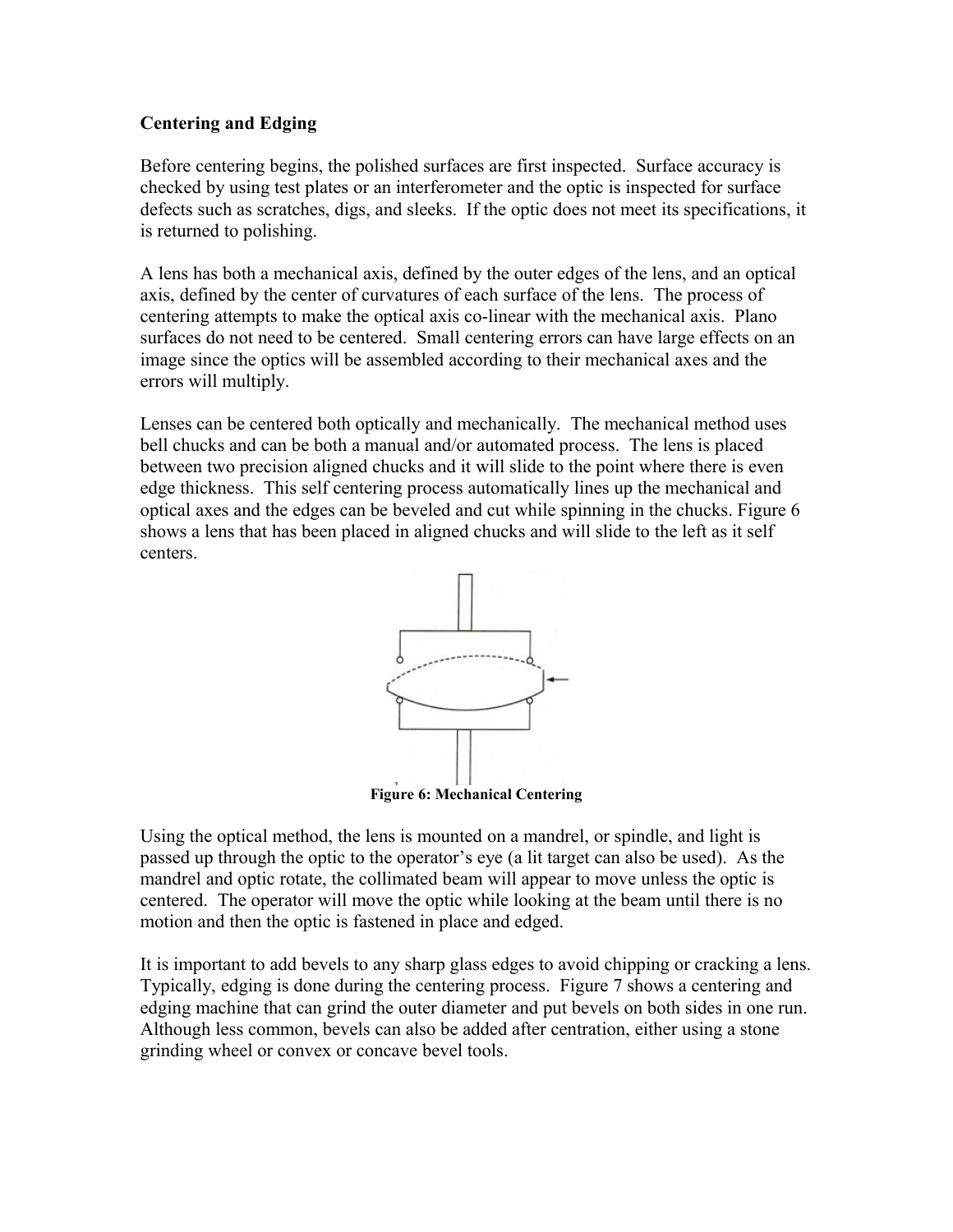

<span id="page-5-0"></span>**Figure 7: Combination bevel and centering tool**

# **Coating**

Once the optic is centered and edged, it is cleaned and inspected a final time. Most often an optic will then be coated to enhance its performance at specified wavelengths. Both reflective and anti-reflective coatings can be applied using evaporation in a vacuum chamber. First, the optics are cleaned thoroughly since the coating will not adhere to a dirty surface. The optics are placed into holders which are loaded into the top of a vacuum coating chamber. The most common holder is a rotating planetary style device seen below [\(Figure 8\)](#page-5-1).



**Figure 8: Vacuum chamber and planetary optic holder**

<span id="page-5-1"></span>The coating material is then heated within the chamber and evaporates, coating the optics in the holder from below. The optics are held above the coating material so they are coated evenly at normal incidence. The thickness of the coating applied depends on how long the optics are exposed to the evaporated material. Coating thicknesses and evaporation times are well documented and are typically computer controlled.

# **Other Lens Fabrication Methods**

The process described above is the most general, and typical, manufacturing process that a small optic goes through. There are a variety of other manufacturing methods that are used for large optics, aspheres, plastics, and extreme surface shapes. Aspheres can utilize many of the same manufacturing techniques, but they are done by hand, or in very small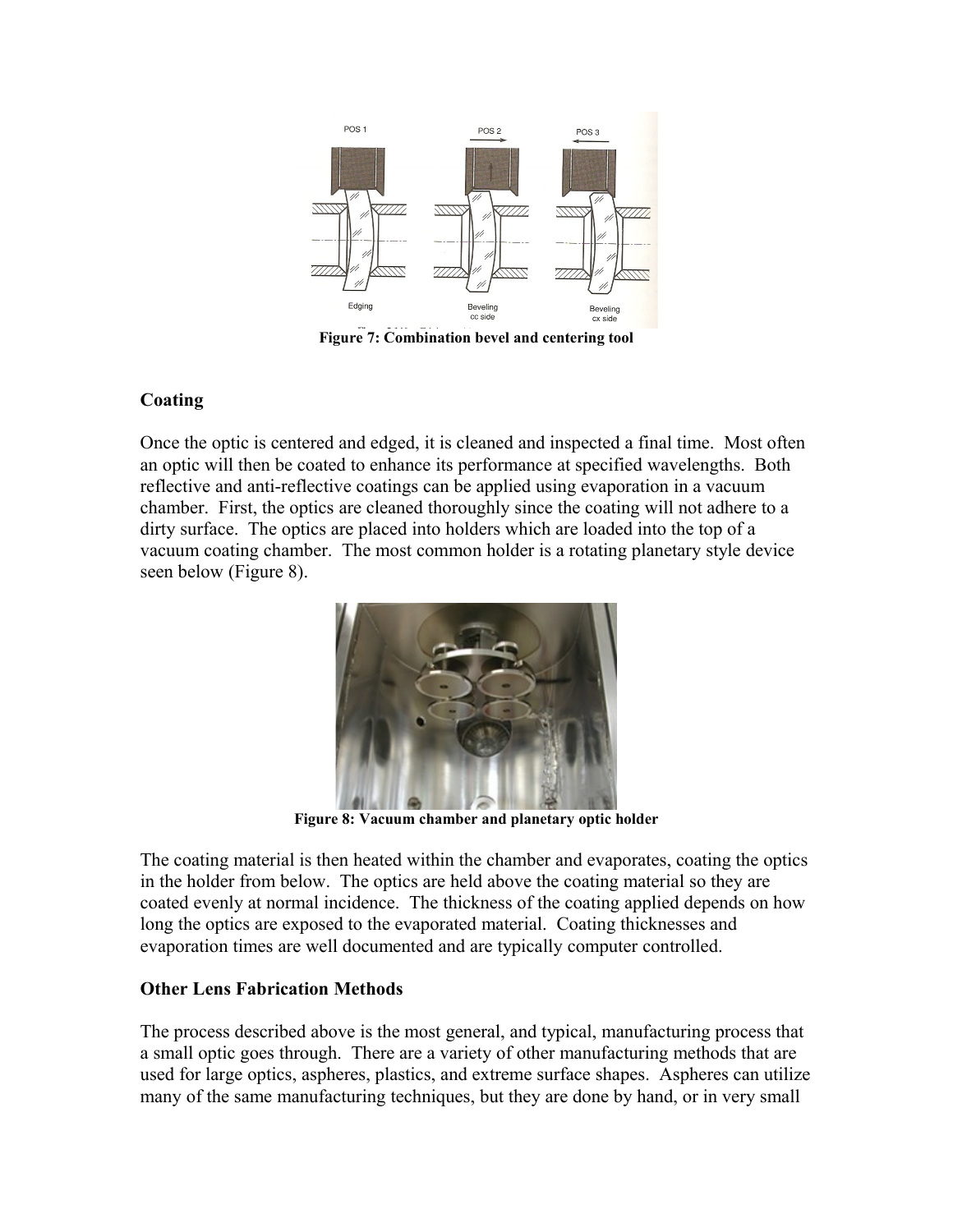areas of the optic at a time. A process often used is single point diamond turning in which a lathe with diamond tips of increasing precision is controlled by a CNC machine.

Molded optics are a common way to produce small lenses in high volume. A molded optic starts as a preform, which is a ball or disc that has already been polished to very high quality. It is then shaped in a mold at high temperatures. The overview of this process can be seen in [Figure 9.](#page-6-0)



**Figure 9: Overview of the Molding Process (Schott)**

<span id="page-6-0"></span>This process deals with glass and is called Precision Glass Molding (PGM). However, molding can also be used with plastics in a process called injection molding. In this process, melted plastic is pressed into a mold (spherical or aspheric), then cooled and ejected from the mold. The injection molding process must be carefully controlled, especially the flow of the plastic and cooling, since stress patterns can show up within the lens.



**Figure 10: Schematic of an injection molding tool**